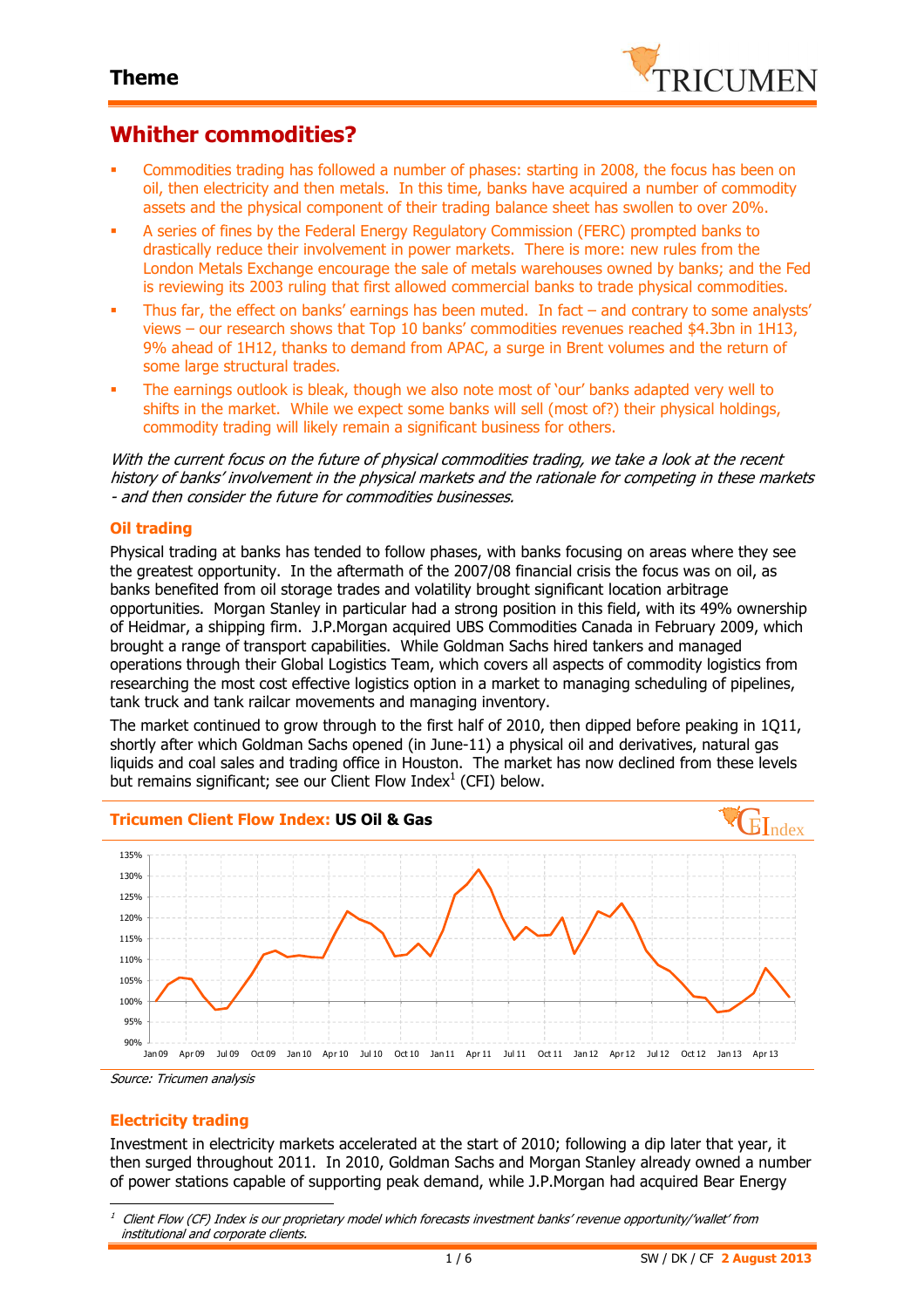

with its acquisition of Bear Stearns in 2008. Banks also branched out into associated areas. For example, Goldman Sachs moved into the Latin American power market, buying coal mines in Colombia: \$200m for CoalCorp's La Francia mine in 2010; and \$400m in May-12 for two more coal mines and a port in the country. However, activity in the electricity markets was soon to hit a stumbling block as Norman Bay, the head of the Office of Enforcement at the Federal Energy Regulatory Commission (FERC), launched a series of investigations into banks' alleged manipulation of wholesale power markets in the US. This quickly resulted in series of fines, including:

- … in Mar-12, \$245m fine to Constellation Energy Group for the alleged manipulation of New York market prices between Sept-07 and Dec-08. The fine comprises \$135m civil penalty and the return of \$110m of profits;
- ... Jan-13: \$1.7m (including \$170k of profits) to Deutsche Bank over charges it manipulated California energy markets in 2010;
- ... July-13: \$410m (including \$125m of profits) to J.P.Morgan to settle allegations of the manipulation of California power markets between Sept-10 and Nov-12. Prior to this fine, FERC also banned the bank, in Nov-12, from selling electricity at market rates in California for six months starting on 1-Apr-13 (though it may continue to trade electricity at prices determined by counterparties). In May-13, J.P.Morgan, which gained a huge electricity desk and power plants with the acquisition of Bear Stearns, reduced its presence in California power market, selling its right to market electricity from three power plants.
- .. July-13: \$488m fine to Barclays for the bank's activity in California power market 2006-08. The penalty includes the surrender of \$35m of profits but excludes the \$18m fine to the ex-Head of the trading desk and three traders; the bank said it will fight the decision. Barclays largely withdrew from Western US energy trading markets in 2011.

In June-13, the US Electricity CFI was a mere 4% of its peak Dec-11 index value. Perhaps as a result, banks have been selling power assets; notably Goldman Sachs agreed to sell Cogentrix in Sep-12 and Power Network New Mexico in Apr-13.



#### **Metals trading**

In 2010, banks started to trade physical base metals and become more involved in metals warehousing. Headline deals from this period include Goldman Sachs' Feb-10 acquisition of Metro International Trade Services, a Detroit-based metals warehouse specialist; and July-10 J.P.Morgan's acquisition (as part of its \$1.6bn takeover of Sempra Commodities) of Henry Bath, a specialist warehousing company. J.P.Morgan liked its new asset: to keep it, it sold J.P.Morgan Metals & Concentrates LLC, to Freepoint Commodities, founded in 2011 by three ex-Sempra executives.

In 2012, banks faced criticism, with suggestions that they had been delaying clients' access to metals in their warehouse in order to manipulate prices. Complaints were made to the London Metals Exchange (LME) in the latter half of 2012; more recently, in a US Senate hearing in July-13 MillerCoors' risk manager described delays of 12-18 months in receiving warehoused aluminium, which in turn raised the cost of producing cans.

The very same day, Goldman Sachs published its own views, pointing out that warehouse firms allow producers to store excess metals when the demand is weak; that c.95% of the aluminium used in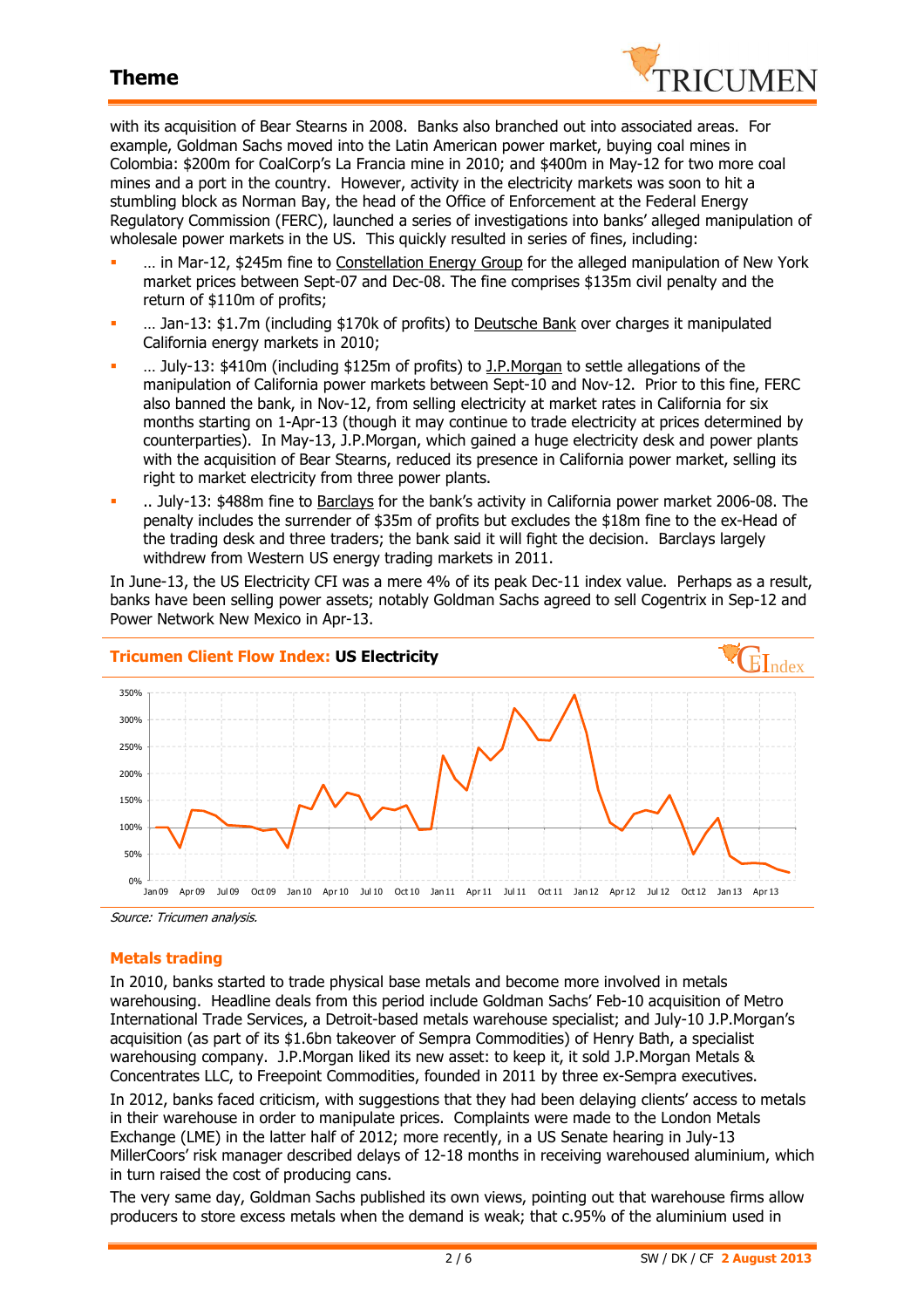## **Theme**



manufacturing is sourced from outside of LME warehouse system; and that delivered-aluminium price is c.40% below their 2006 peak levels<sup>2</sup>. A week later, the bank published another, and even more frank, article<sup>3</sup>, in which it, among other recommendations, offered to swap any aluminium currently in the queue for aluminium immediately available. (According to Goldman Sachs' president, Gary Cohn, there were no immediate takers.) Despite this, the LME launched a consultation in the same month on a proposal to cut warehouse queues and, in recent days, both the LME and Goldman Sachs have been named as co-defendants in a U.S. class-action lawsuit alleging anticompetitive behaviour in aluminium warehousing.

We tend to agree with Goldman Sachs that banks have not engaged in warehousing to manipulate prices: in our view, banks entered the warehousing to gain revenue and – more importantly – information about the price and flow of commodities.

At any rate, the negative news coverage and the regulators directing their attention to physical commodities may well prove a turning point and accelerate disposals of warehousing arms. Banks' involvement in warehousing was probably always intended to be a move with a limited time span. Goldman Sachs, for example, acquired Metro under a private-equity exemption with a 10-year limit to the holding period and does `...not consider it a strategic business<sup>2</sup>. We also understand that the Fed had also set a time limit for J.P.Morgan's ownership of Henry Bath.

#### **The role of physical**

In each of these phases, the role of physical commodities has been prominent. Indeed, the share of physical commodities in the three leaders' overall commodities trading balance sheet rose from 6% in 1Q09 to 28% in late 2012. This trend, however, now appears set for a reversal.

#### **Physical % of commodities' trading balance sheet for GS, JPM and MS; with key events**



Source: Goldman Sachs, J.P.Morgan, Morgan Stanley, Tricumen analysis.

 $\overline{a}$ 

<sup>2</sup> http://www.goldmansachs.com/media-relations/in-the-news/current/goldman-sachs-physical-commodities-7-23-13.html 3

http://www.goldmansachs.com/media-relations/in-the-news/current/goldman-sachs-physical-commodities-7-31-13.html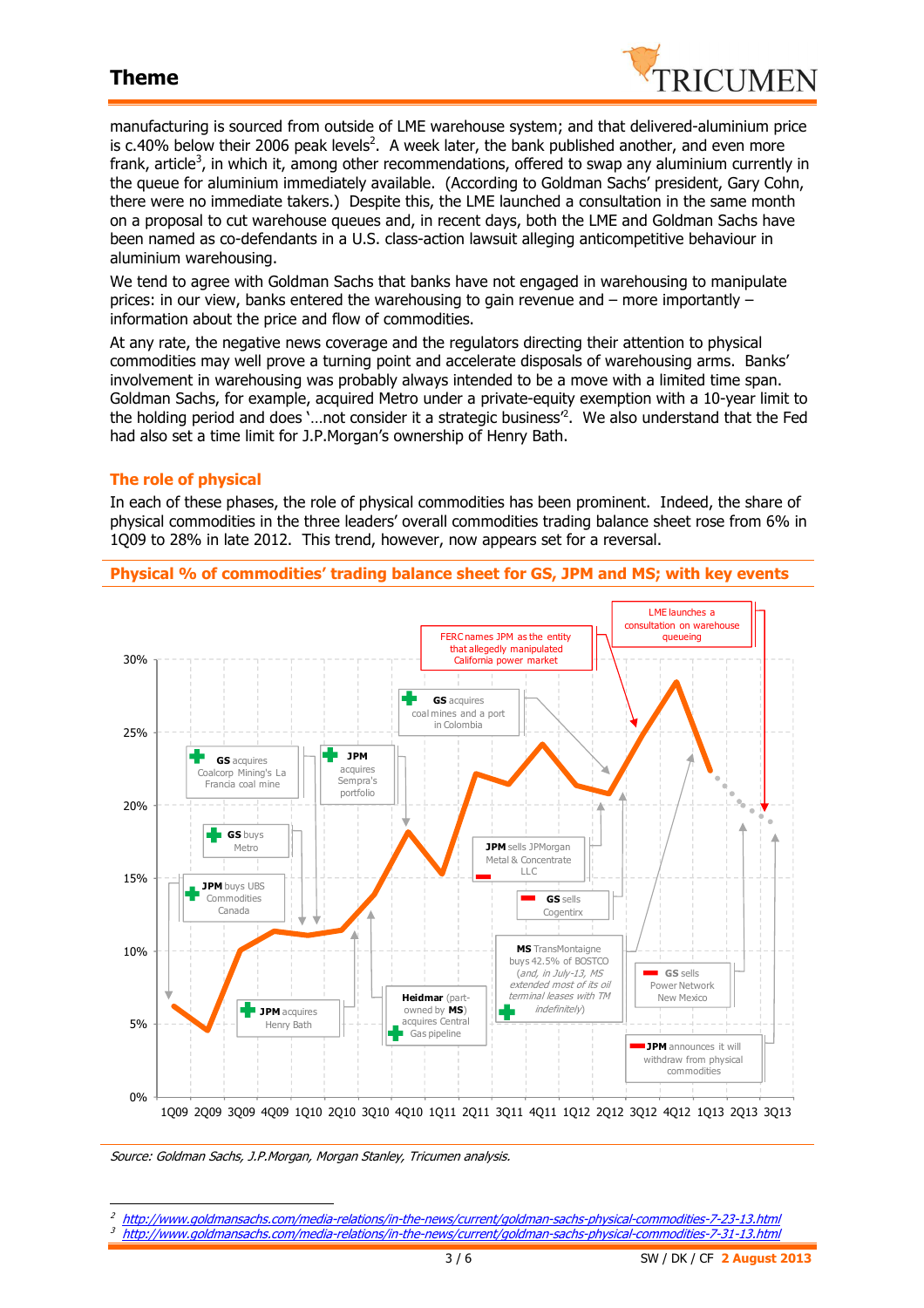

## **Theme**

#### **Banks revenue grew in 1H13**

In the first half of 2013, banks defied gloomy predictions: our initial analysis suggests that Top 10 among 'our' commodities players<sup>,4</sup> generated revenue of \$4.3bn, 9% above 1H12. Our CF Index highlights European oil, and a mix of coal, iron ore and palm oil in Asia (see below) as key drivers. There was also a return of some of the large structural trades that had dried up 12 months ago.



Source: Tricumen analysis.

 $\overline{a}$ 

#### **The earnings outlook may be bleak – but banks are adaptable**

However, increased regulatory oversight, reduced volumes in US electricity and US oil & gas, and changes in LME's warehousing rules all point to a decline in revenues. Physical trading contributes as much as 15-20% of the trading revenues of a top-tier bank…

… but we have little doubt some banks will mitigate the impact. Banks have, in recent times, vastly improved their ability to generate revenue from ever-diminishing value-at-risk (VaR); and do so even in markets devoid of volatility. The chart below is extracted from our June-13 'Revenue, VaR & Volatility' note; it demonstrates that banks' return on VaR continually improved in recent years – and that it surged in 2012 and 2013, despite a decline in benchmark volatility indices.



Source: CBOE, Tricumen. Note: OVX = the CBOE Crude Oil ETF Volatility Index ('Oil VIX'); GVZ = the CBOE Gold ETF Volatility Index ('Gold VIX'). (a) The Top 11 peer group comprises capital markets units of Bank of America Merrill Lynch, Barclays, BNP Paribas, Citi, Credit Suisse, Deutsche Bank, Goldman Sachs, J.P. Morgan, Morgan Stanley, Societe Generale, and UBS. (b) Tricumen product definitions. (c) Revenue excludes CVA, DVA, one-offs and dedicated prop; (d) Trading VaR normalised to 1-day holding period, 99% confidence level, and 3-year historical data. It excludes revenue from dedicated proprietary operations and some physical holdings, as both would distort peer group-wide comparisons. Further detail on our approach and methodology for VaR and SVaR is available on request.

<sup>4</sup> Capital markets units of Bank of America Merrill Lynch, Barclays, BNP Paribas, Citigroup, Credit Suisse, Deutsche Bank, Goldman Sachs, J.P.Morgan, Morgan Stanley, and UBS.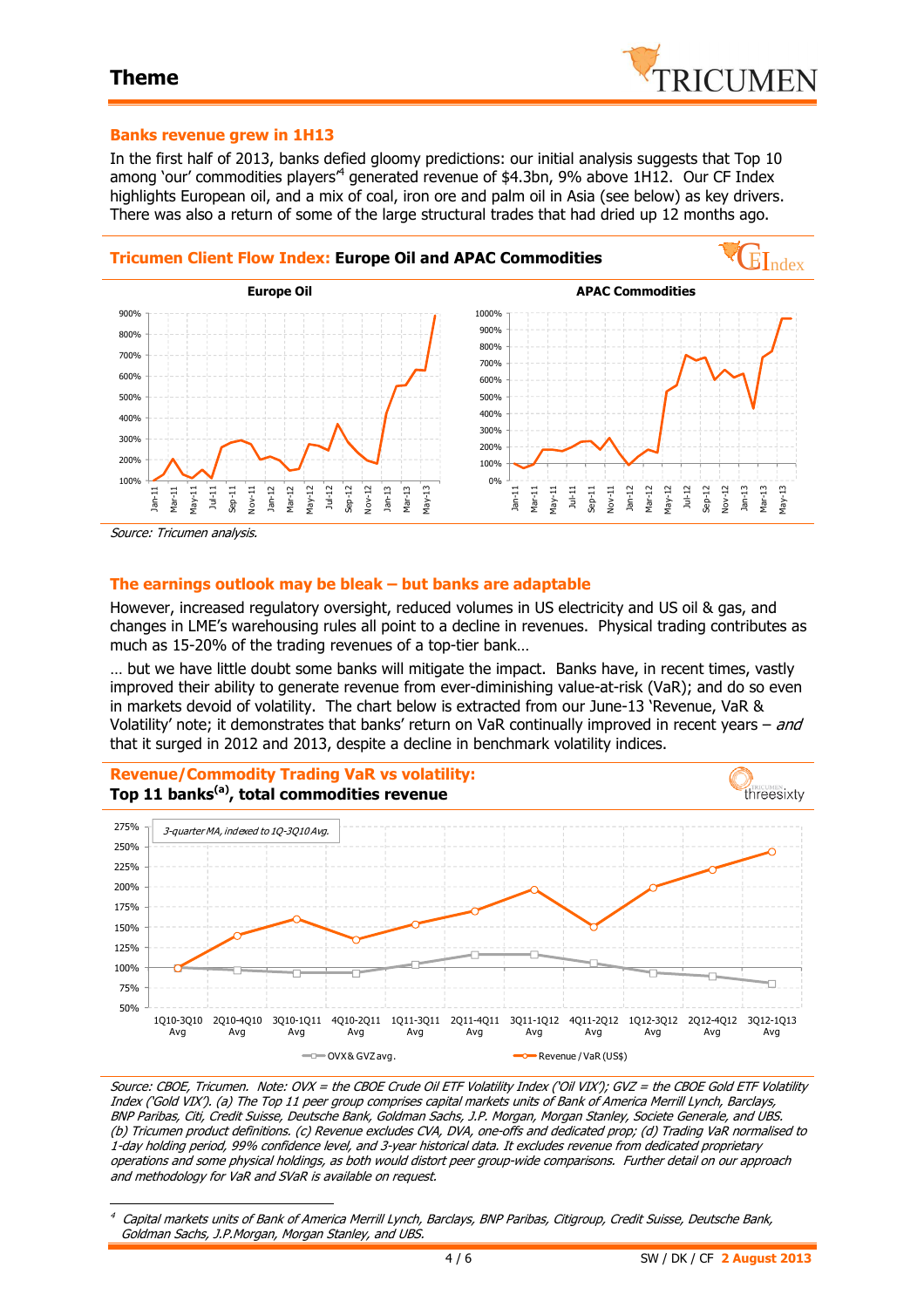

### **Whither Commodities?**

At present, it is difficult to foretell the extent to which banks will remain invested in physical commodities. Morgan Stanley appears bullish about oil; in Dec-12, MS' TransMontaigne Partners bought 42.5% of the Battleground Oil Specialty Terminal Company LLC (BOSTCO; based on the Houston Ship Channel terminal project), and in July-13, the bank extended the majority of its oil terminal leases with TransMontaigne, indefinitely. Others players remain optimistic over the future demand from Asia: it is perhaps significant that Trafigura moved its headquarters from Geneva to Singapore in mid-2012.

J.P.Morgan, by contrast, announced in July-13 that it plans to sell its physical power assets and metals warehouses along with the related oil, gas, power and coal trading desks; we would be surprised if this does not generate lots of interest. At present, J.P.Morgan plans to retain precious metals trading and vaults.

Action by regulators and law-makers – to date, chiefly FERC - may prove a decisive factor. In July-13, the Fed launched a review of its 2003 ruling that allowed commercial banks to trade physical commodities; Senator Carl Levin's Senate Permanent Subcommittee on Investigations recently revealed that it started an inquiry (thus far said to be informal) into banks' participation in commodities markets and potential conflicts; and SEC's Chairman Mary Jo White said the agency is looking into the oversight of firms that warehouse and trade physical commodities.

So what is the future direction of commodities trading at banks? In the not-too-distant past, a toptier bank was generating commodities revenue of \$2-3bn annually, and with a compelling cost/income ratio. With regulators ramping up the investigation and demanding ever-greater capital efficiency, those times may be gone. This leaves banks with two choices. They can divest of their physical holdings and concentrate instead on precious metals and the financial side of the business, accepting that this will effectively exclude them from some the large structured trades that rely on a mix of physical and financial expertise; or, they can accept that the road ahead may be bumpy for a while and adopt a flexible approach, being ready to invest and divest in specific segments of the business as market continues to evolve.

The first is undoubtedly the safer approach, but it probably carries a stiff penalty, for if the good times return, a rebuild will be hard – at best - to carry out. As is often the case, we expect the winners will have to find innovative ways of competing, and keep a keen eye on market movements.